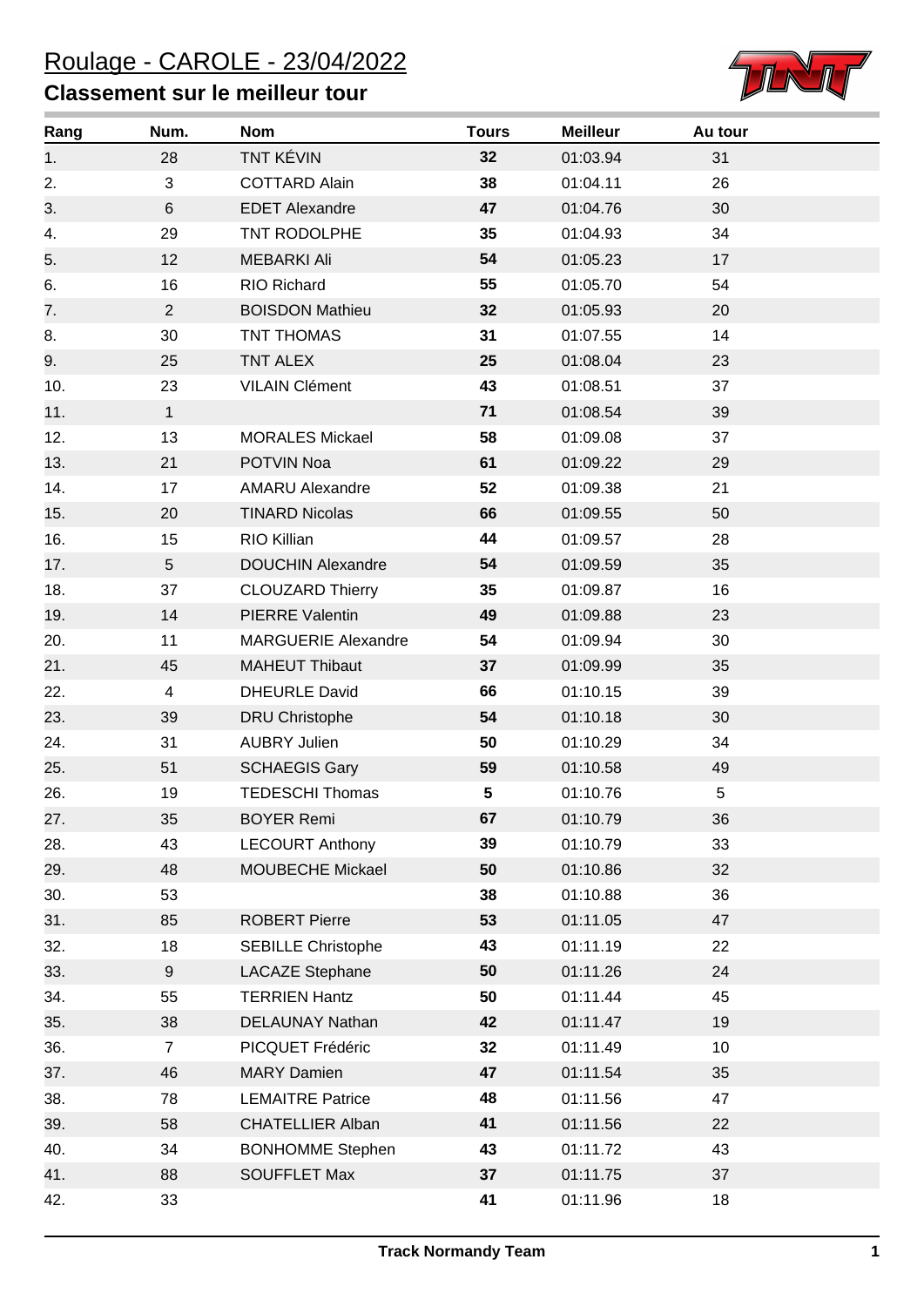## **Classement sur le meilleur tour**



| Rang | Num. | <b>Nom</b>                | <b>Tours</b> | <b>Meilleur</b> | Au tour |
|------|------|---------------------------|--------------|-----------------|---------|
| 43.  | 49   | PETIT Myriam              | 62           | 01:11.98        | 61      |
| 44.  | 24   | <b>VOISIN Nicolas</b>     | 44           | 01:12.15        | 42      |
| 45.  | 36   |                           | 8            | 01:12.31        | 5       |
| 46.  | 56   | <b>VALORY Axelle</b>      | 47           | 01:12.34        | 34      |
| 47.  | 41   | <b>HEBBEN Arnold</b>      | 33           | 01:12.36        | 15      |
| 48.  | 64   | <b>COUDIERE Xavier</b>    | 46           | 01:12.43        | 36      |
| 49.  | 108  | <b>LEGAGNOUX Kevin</b>    | 39           | 01:12.69        | 38      |
| 50.  | 70   | <b>CHESNEAU Gabriel</b>   | 52           | 01:12.76        | 40      |
| 51.  | 66   | DE PINHO Vivien           | 43           | 01:12.94        | 38      |
| 52.  | 87   | <b>LEDOUX Nicolas</b>     | 53           | 01:12.97        | 45      |
| 53.  | 47   | <b>MOUBECHE Corentin</b>  | 47           | 01:13.11        | 43      |
| 54.  | 92   | <b>BENARD Christophe</b>  | 55           | 01:13.16        | 53      |
| 55.  | 106  | <b>HILY Jeremy</b>        | 31           | 01:13.41        | 26      |
| 56.  | 22   | <b>VANTHUYNE Vincent</b>  | 64           | 01:13.44        | 39      |
| 57.  | 91   |                           | 46           | 01:13.46        | 38      |
| 58.  | 44   | <b>LEMOULT Lucas</b>      | 45           | 01:13.55        | 42      |
| 59.  | 75   | <b>KERDONCUFF Tangi</b>   | 43           | 01:13.67        | 19      |
| 60.  | 42   | <b>LARHANTEC Arnaud</b>   | 50           | 01:13.79        | 26      |
| 61.  | 54   | <b>TERRIEN Gaetan</b>     | 44           | 01:13.97        | 44      |
| 62.  | 50   | RADOUX Jérémy             | 52           | 01:14.02        | 24      |
| 63.  | 65   | <b>CUTUIL Martin</b>      | 52           | 01:14.28        | 12      |
| 64.  | 68   | <b>DUHAMEL Alexandre</b>  | 45           | 01:14.40        | 33      |
| 65.  | 73   | <b>GUERIN Erwan</b>       | 37           | 01:14.42        | 24      |
| 66.  | 110  | <b>MARIE Thiphaine</b>    | 40           | 01:14.98        | 29      |
| 67.  | 32   | <b>BENARD Yohan</b>       | 20           | 01:15.17        | 17      |
| 68.  | 40   | <b>HATTON Adrien</b>      | 24           | 01:15.38        | 22      |
| 69.  | 80   | LOUVEL Thibault           | 47           | 01:15.38        | 31      |
| 70.  | 52   | <b>SEBILLE Valentin</b>   | 48           | 01:15.43        | 27      |
| 71.  | 60   | ADAM Jonathan             | 48           | 01:15.80        | 44      |
| 72.  | 109  | <b>LEMETAYER Clément</b>  | 49           | 01:15.85        | 48      |
| 73.  | 62   | <b>BLONDEL Jordan</b>     | 44           | 01:15.90        | 32      |
| 74.  | 69   | FRANCOIS Yann             | 46           | 01:16.08        | 35      |
| 75.  | 74   | <b>JOANNIN Hugues</b>     | 51           | 01:16.27        | 50      |
| 76.  | 57   |                           | 34           | 01:16.32        | 15      |
| 77.  | 102  | <b>GAYRAUD Maxime</b>     | 54           | 01:16.55        | 50      |
| 78.  | 77   | <b>LELIEVRE Alexandre</b> | 48           | 01:16.86        | 18      |
| 79.  | 84   | POINSOT Olivier           | 32           | 01:17.23        | 32      |
| 80.  | 83   | <b>MICHEL Lucas</b>       | 50           | 01:18.90        | 17      |
| 81.  | 63   |                           | 39           | 01:19.41        | 34      |
| 82.  | 71   | <b>GAURET Philippe</b>    | 28           | 01:19.55        | 21      |
| 83.  | 61   | <b>ANDRIEUX Eric</b>      | 39           | 01:19.62        | 26      |
| 84.  | 59   | <b>TNT CYPRIEN</b>        | 21           | 01:19.69        | 21      |